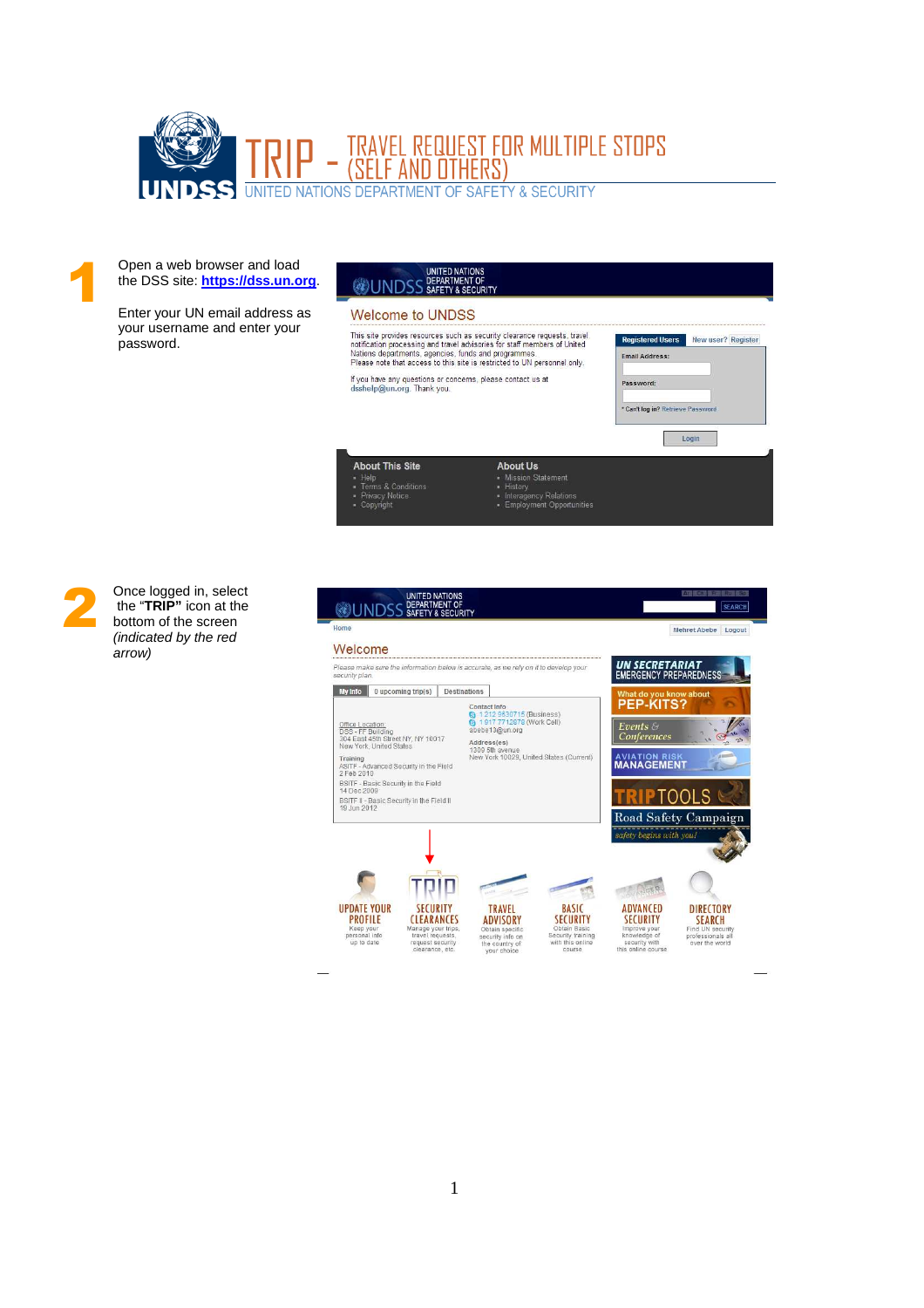

A new window will appear for you to select a travel type.

3

## **Create travel details (multiple stops**): is

used to submit travel requests consisting of multiple travel segments and for multiple travellers. It also includes transit information.

Select **Create travel details (multiple stops)**

Create travel details (one way or round trip): is used to submit a travel request for yourself, consisting of single a travel segment or round trip.

| <b>Travel Details List</b>                    |                                               |
|-----------------------------------------------|-----------------------------------------------|
| No travel details in the list.                |                                               |
| <b>Create travel details (multiple stops)</b> | Create travel details (one way or round trip) |

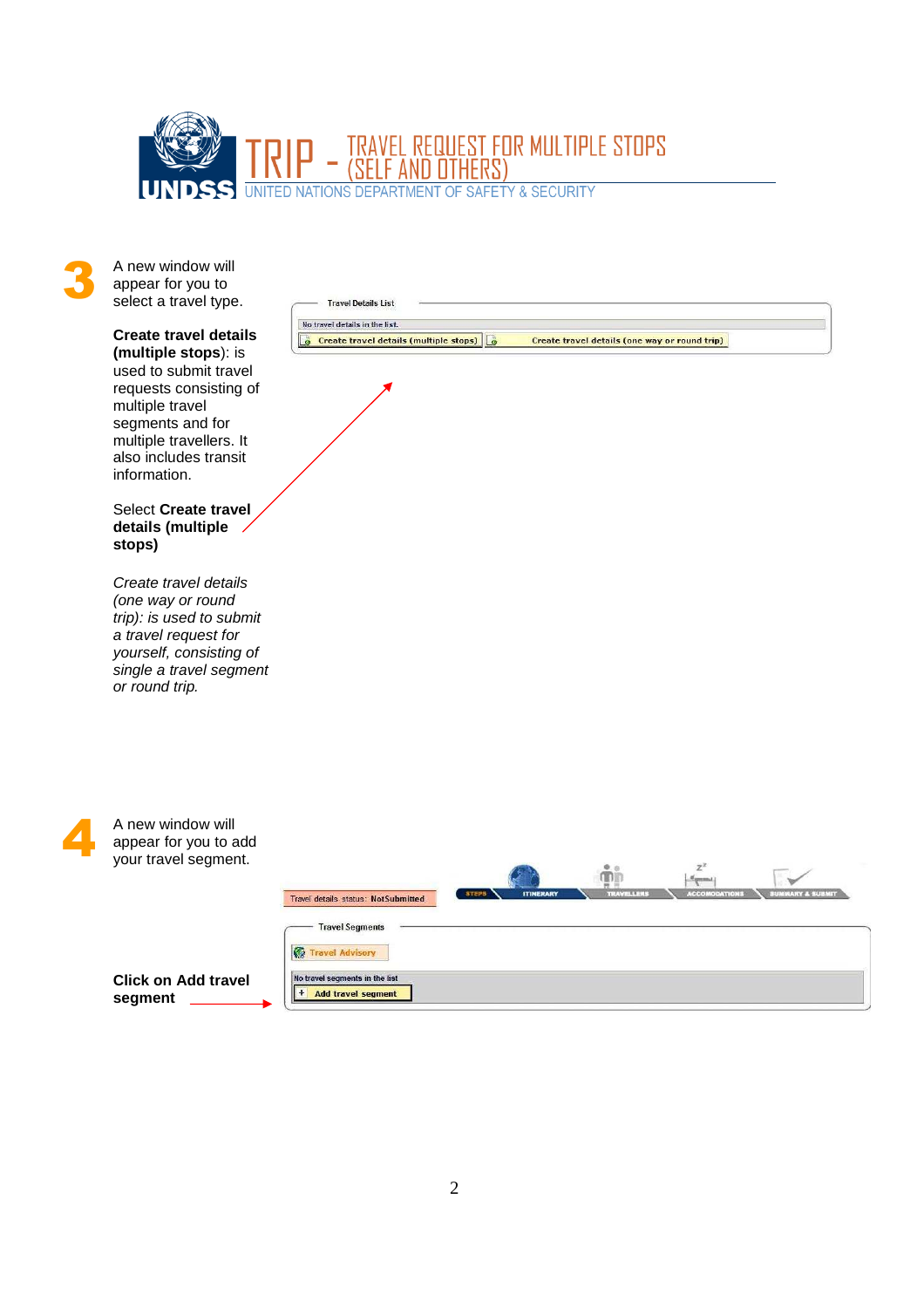

| <b>Begin</b><br>filling out<br>your travel<br>information | Travel details status: Not Submitted                                                                                                                                                       | <b>STEPS</b><br><b>ITINERARY</b> | <b>TRAVELLERS</b>                 |              | $z^z$<br><b>Hyperman</b><br><b>ACCOMODATIONS</b> | <b>SUMMARY &amp; SUBMIT</b> |
|-----------------------------------------------------------|--------------------------------------------------------------------------------------------------------------------------------------------------------------------------------------------|----------------------------------|-----------------------------------|--------------|--------------------------------------------------|-----------------------------|
|                                                           | <b>Travel Segments</b><br>Ø<br><b>Travel Advisory</b>                                                                                                                                      |                                  |                                   |              |                                                  |                             |
| If in transit,<br>please<br>make sure                     | Departure                                                                                                                                                                                  | <b>Arrival</b>                   |                                   | Purpose      |                                                  |                             |
| you check                                                 | Y<br><b>United States</b>                                                                                                                                                                  | Italy                            | $\ddot{\phantom{1}}$              |              | Mission to ECA                                   | S.                          |
| the transit<br>checkbox                                   | $\checkmark$<br>New York (NY)                                                                                                                                                              | Rome                             | ×                                 | Remarks      |                                                  |                             |
| Likewise                                                  | $ 00 \rangle$<br>30-Dec-2010<br>$05 \times$                                                                                                                                                | 31-Dec-2010                      | $\frac{1}{2}$ 12 $\vee$ 00 $\vee$ |              |                                                  | $\frac{1}{2}$               |
| for                                                       |                                                                                                                                                                                            |                                  |                                   |              |                                                  | ×                           |
| unofficial<br>checkbox.                                   | √ Transit Unofficial travel<br>If the departure - arrival city does not exist in the list, chose nearest city. If you want to suggest a new city, please click on this<br>$\odot$<br>icon. |                                  |                                   |              |                                                  |                             |
|                                                           |                                                                                                                                                                                            |                                  |                                   |              |                                                  |                             |
|                                                           |                                                                                                                                                                                            | Select transport type:           | Aircraft, airplane                | $\checkmark$ | 體<br><b>Clear List</b>                           |                             |
| When                                                      | Segment 1 - edit mode                                                                                                                                                                      | <b>Flight no</b>                 | Vehicle details                   |              | Remark                                           |                             |
|                                                           |                                                                                                                                                                                            | 158                              |                                   |              |                                                  |                             |
| done click                                                |                                                                                                                                                                                            |                                  |                                   |              |                                                  |                             |
| on the                                                    |                                                                                                                                                                                            |                                  |                                   |              |                                                  |                             |
| "Save<br><b>Travel</b>                                    | 18<br><b>Save Travel Segment</b><br>♦                                                                                                                                                      | Cancel                           |                                   |              |                                                  |                             |

 $Z^2$  $\mathring{\mathbb{m}}$ 6  $\sigma_{\rm quas}$ Click on **add travel**  Travel details status: NotSubmitted STEPS **segment** to add an additional travel Travel Segments . segment. *C* Travel Advisory **Departure Departure Date Destination Arrival Date** TR UT Status  $\overline{\mathcal{L}}$ □ NotSubmitted A **B** 24 New York, USA 30-Dec-10 05:00 Rome, ITA 31-Dec-10 12:00 + Add travel segment · Place your cursor/mouse over text or icons for additional info Symbol legend: J Edit travel segment A Show segment status Delete travel segment 2 Add travel segment  $\Box$ TR Transit  $\Box$  UT Unofficial travel  $\qquad\quad\quad\quad$  1 travel segment(s)

Next step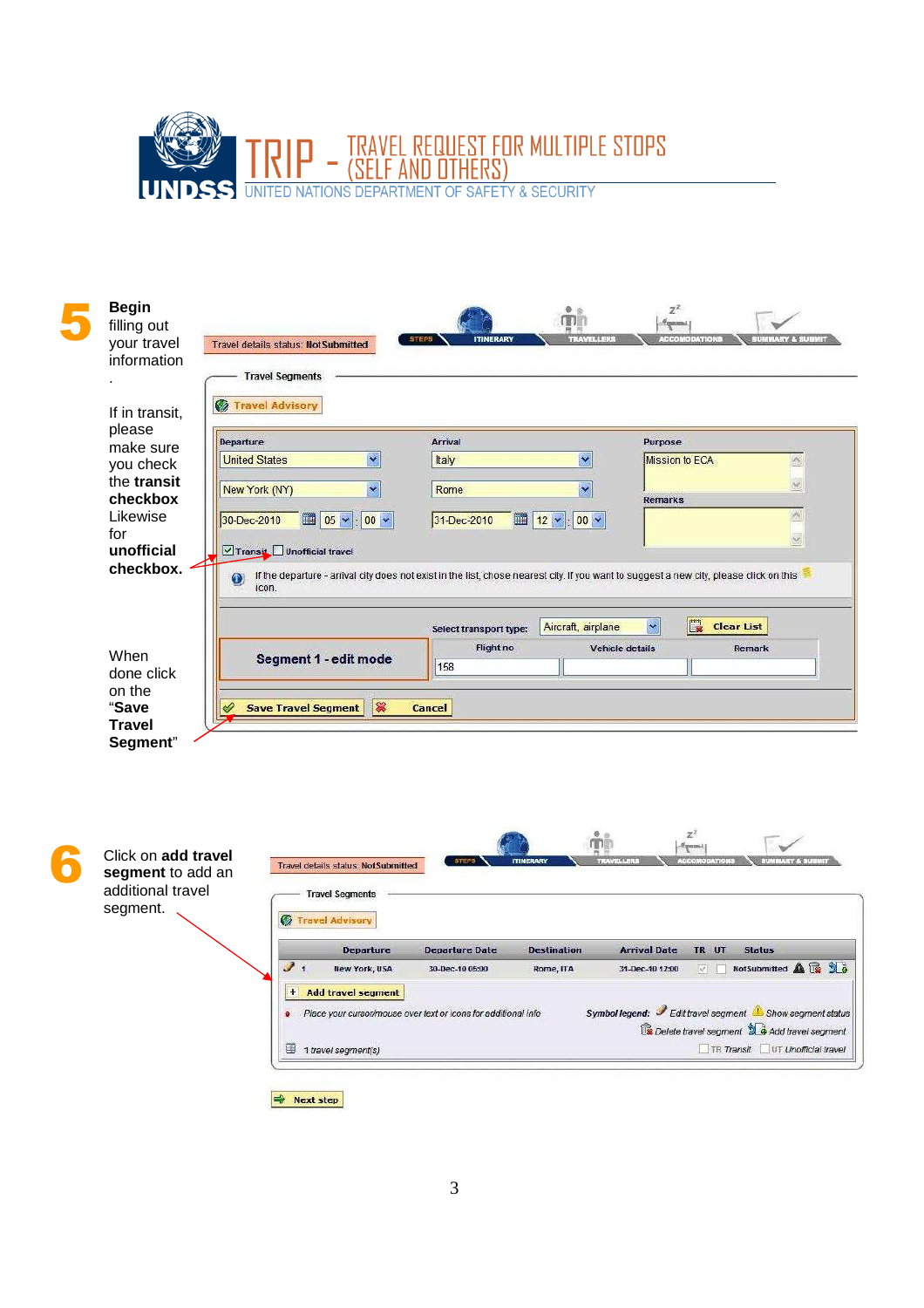



Place your cursor/mouse over text or icons for additional info

.

2 travel segment(s)

Next step

Symbol legend: *O* Edit travel segment **A** Show segment status

Delete travel segment and and travel segment

TR Transit UT Unofficial travel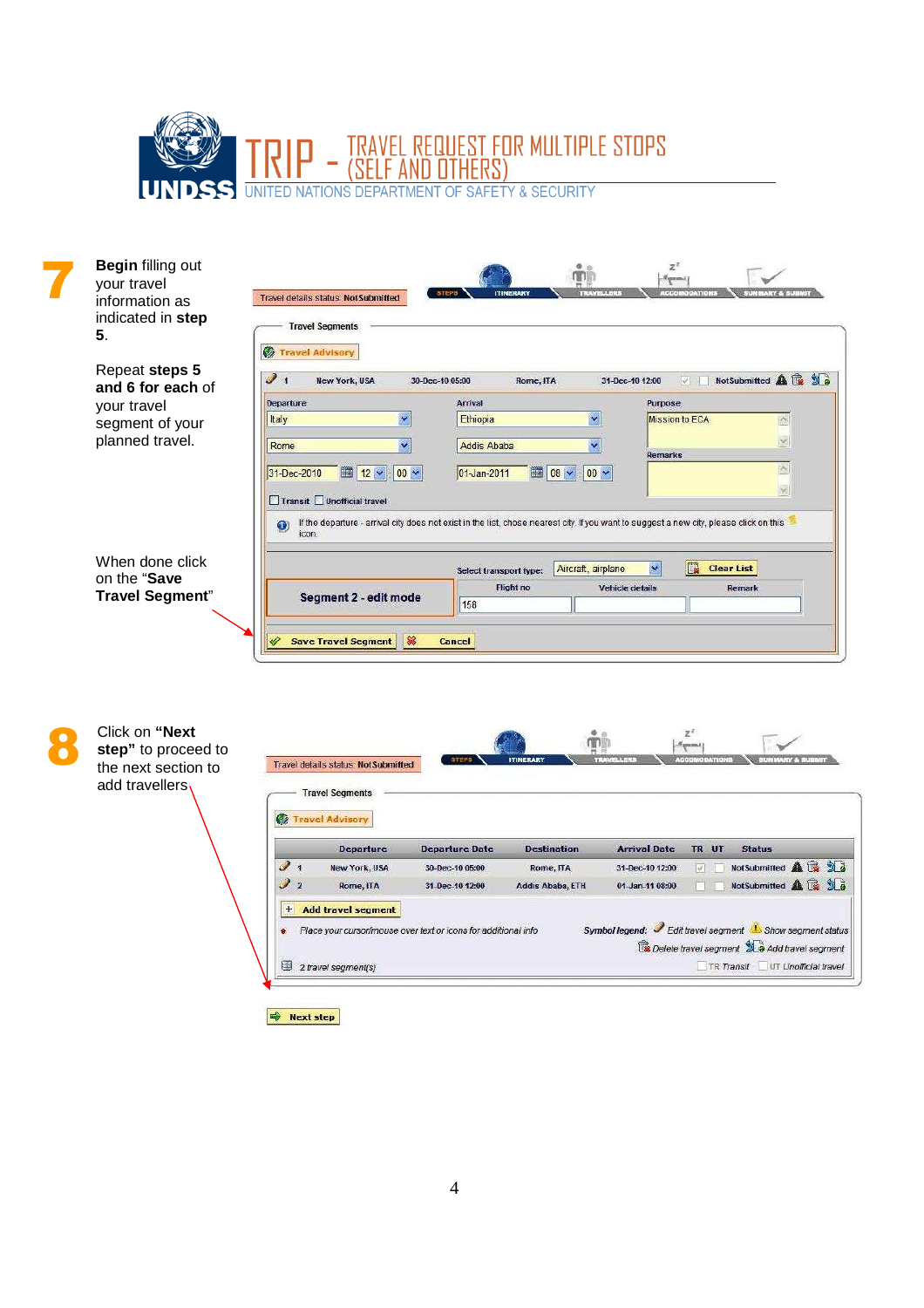

If you are submitting the request for yourself, select the button that **reads your name**.

9

If you are submitting a request for another traveller always search for travellers first **"Search for traveller**"

If you cannot find the person select **"Create New Staff**"

Like wise, click on "**Create New Dependant**" if you are submitting a request for a Dependant.

|                                  |                  |                   | Representative                        |                                                                                                                                                              |  |  |  |
|----------------------------------|------------------|-------------------|---------------------------------------|--------------------------------------------------------------------------------------------------------------------------------------------------------------|--|--|--|
| <b>STEPS</b>                     | <b>ITINERARY</b> | <b>TRAVELLERS</b> | <b>ACCOMODATIONS</b>                  | <b>SUNNARY &amp; SUBMIT</b>                                                                                                                                  |  |  |  |
|                                  |                  |                   |                                       |                                                                                                                                                              |  |  |  |
|                                  |                  |                   |                                       |                                                                                                                                                              |  |  |  |
|                                  |                  |                   |                                       |                                                                                                                                                              |  |  |  |
| Add Ms. Mehret Abebe as traveler |                  |                   |                                       |                                                                                                                                                              |  |  |  |
| <b>Search for traveler</b>       |                  |                   | Search for traveler in TRIP database. |                                                                                                                                                              |  |  |  |
|                                  |                  |                   |                                       |                                                                                                                                                              |  |  |  |
|                                  |                  |                   |                                       |                                                                                                                                                              |  |  |  |
|                                  |                  |                   |                                       | Click button to add Ms. Mehret Abebe as traveler and mission leader.<br>If user doesn't exist create NEW one.<br>If dependatnt doesn't exist create NEW one. |  |  |  |

.<br>Alb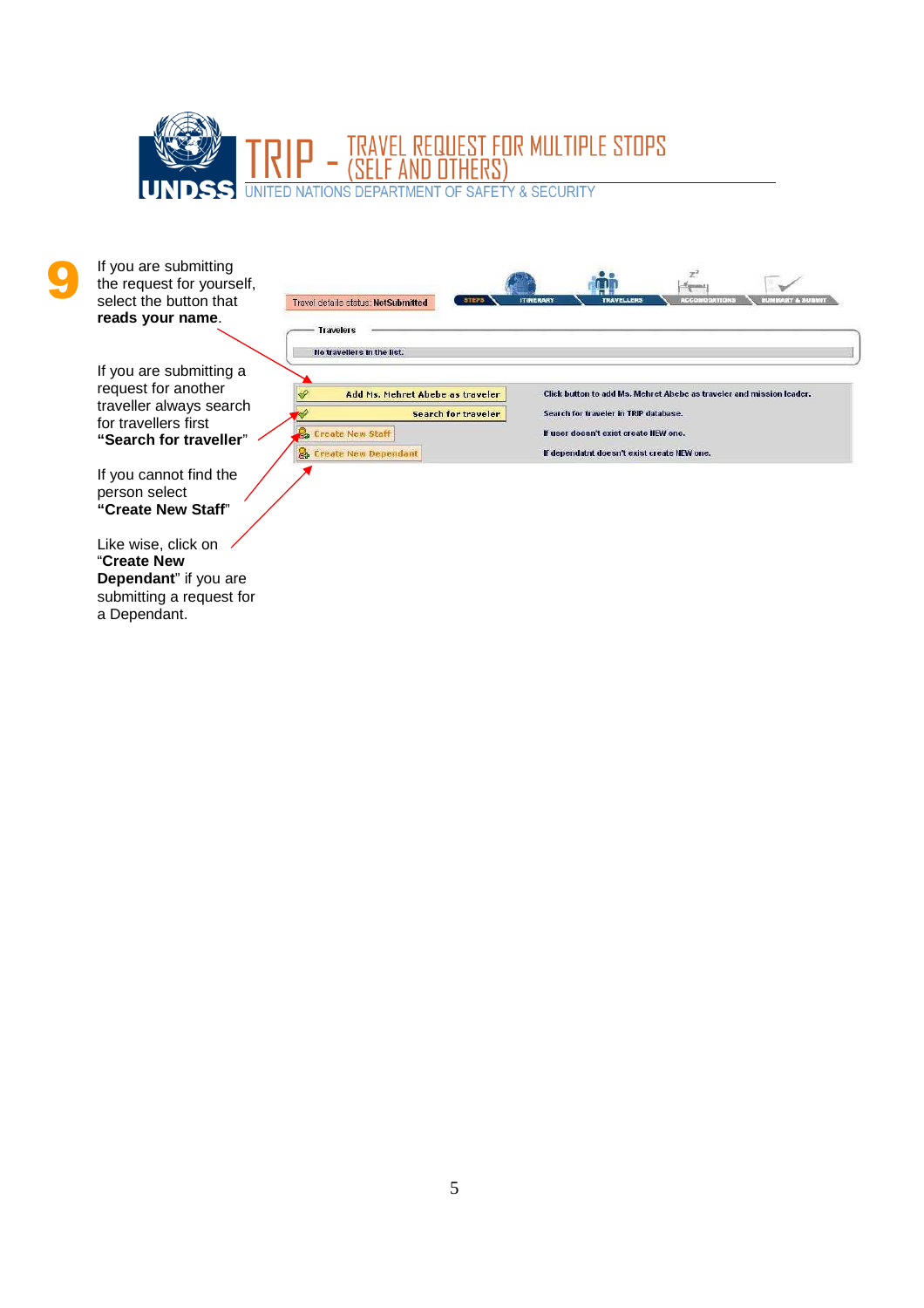